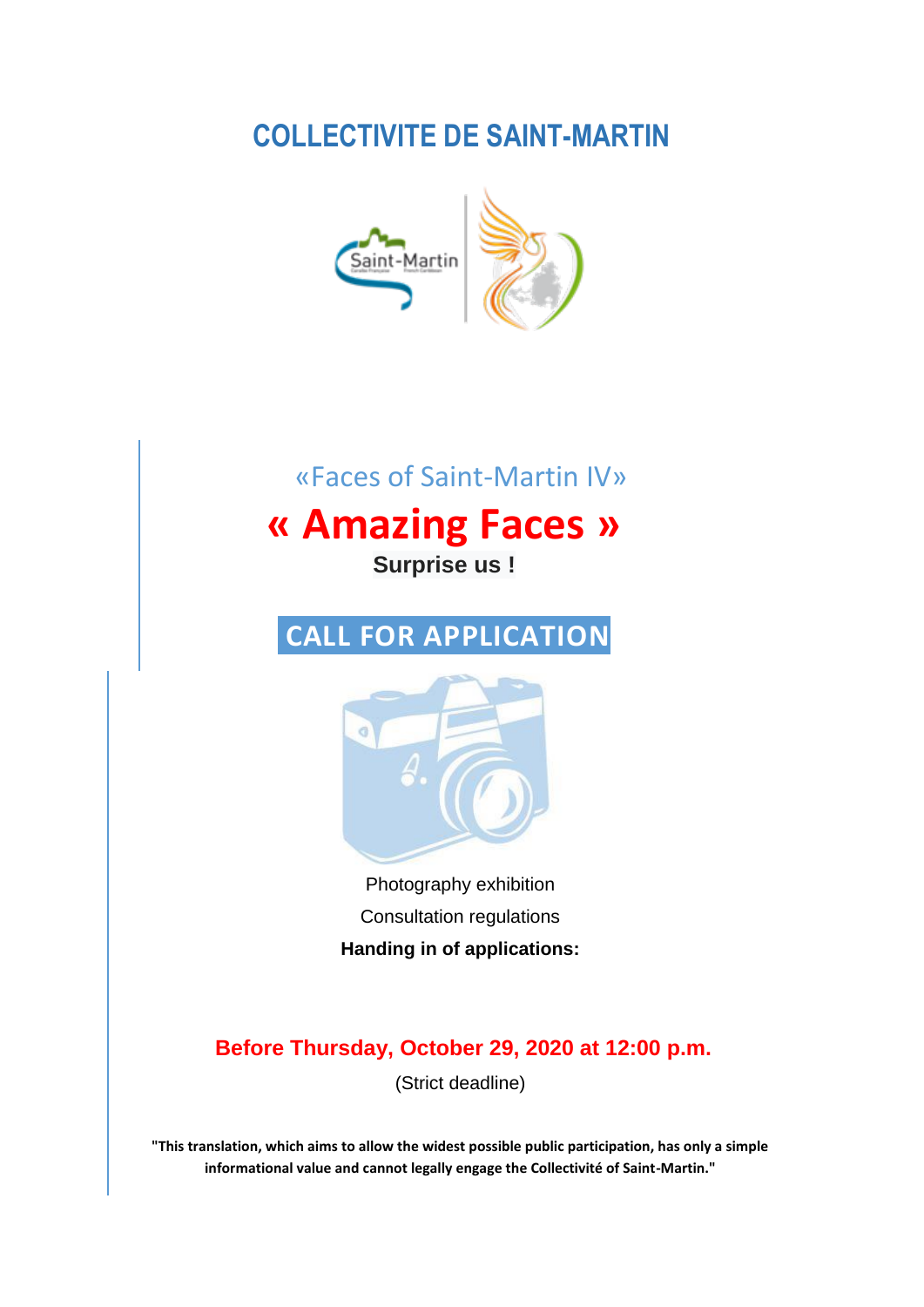

# TABLE OF CONTENT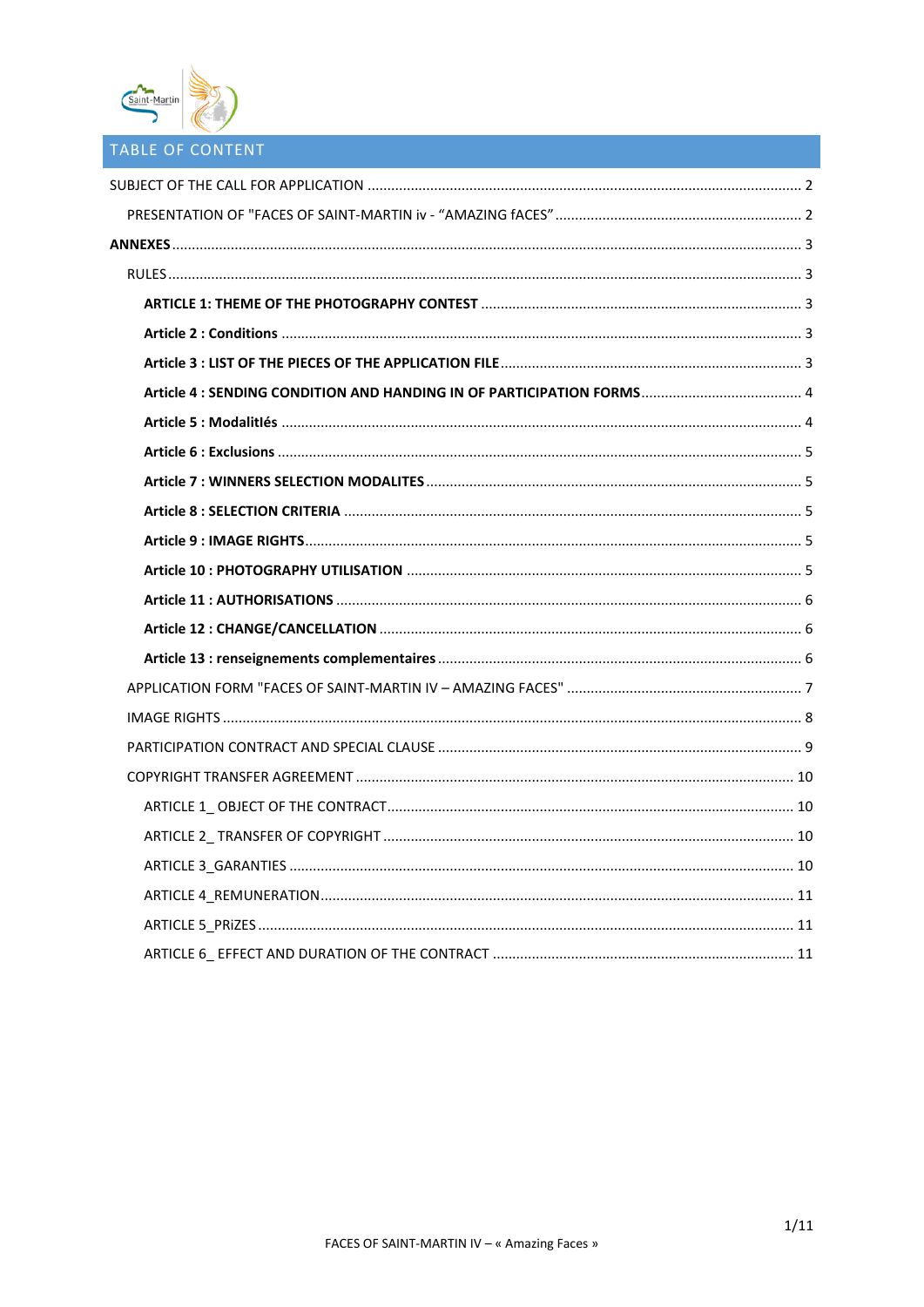

# <span id="page-2-0"></span>SUBJECT OF THE CALL FOR APPLICATION

## <span id="page-2-1"></span>PRESENTATION OF "FACES OF SAINT-MARTIN IV - "AMAZING FACES"

The Collectivité of Saint-Martin is organizing a photography competition, the theme of which is "Amazing Faces". Surprise us!

The portraits will be unusual, amazing, extraordinary, extravagant, original in their composition, by the staging, the perception or the reflection that they will provoke.

> The portraits will be placed at strategic locations in Saint-Martin. Through these portraits, this artistic approach, also invites residents to rediscover the daily urban space, tourists to wander through the city and citizens to get involved in showing the cultural and historical assets of this territory.

#### Do not put any annotation or signature on the photographs. ÷

- This competition is open to professionals and amateurs over the age of 18 residing in Saint-Martin or Sint-Maarten.
- The first 3 selected candidates will each receive a prize.



The photographs will be printed in black and white on large-format "blue back" paper (the size of an election poster or subway poster) and pasted on the walls of Saint-Martin.

The exhibit will not be frozen and will evolve considering the posters will peel off and tear until they disappear over time, the dissolution being also part of the artistic approach of this street art project.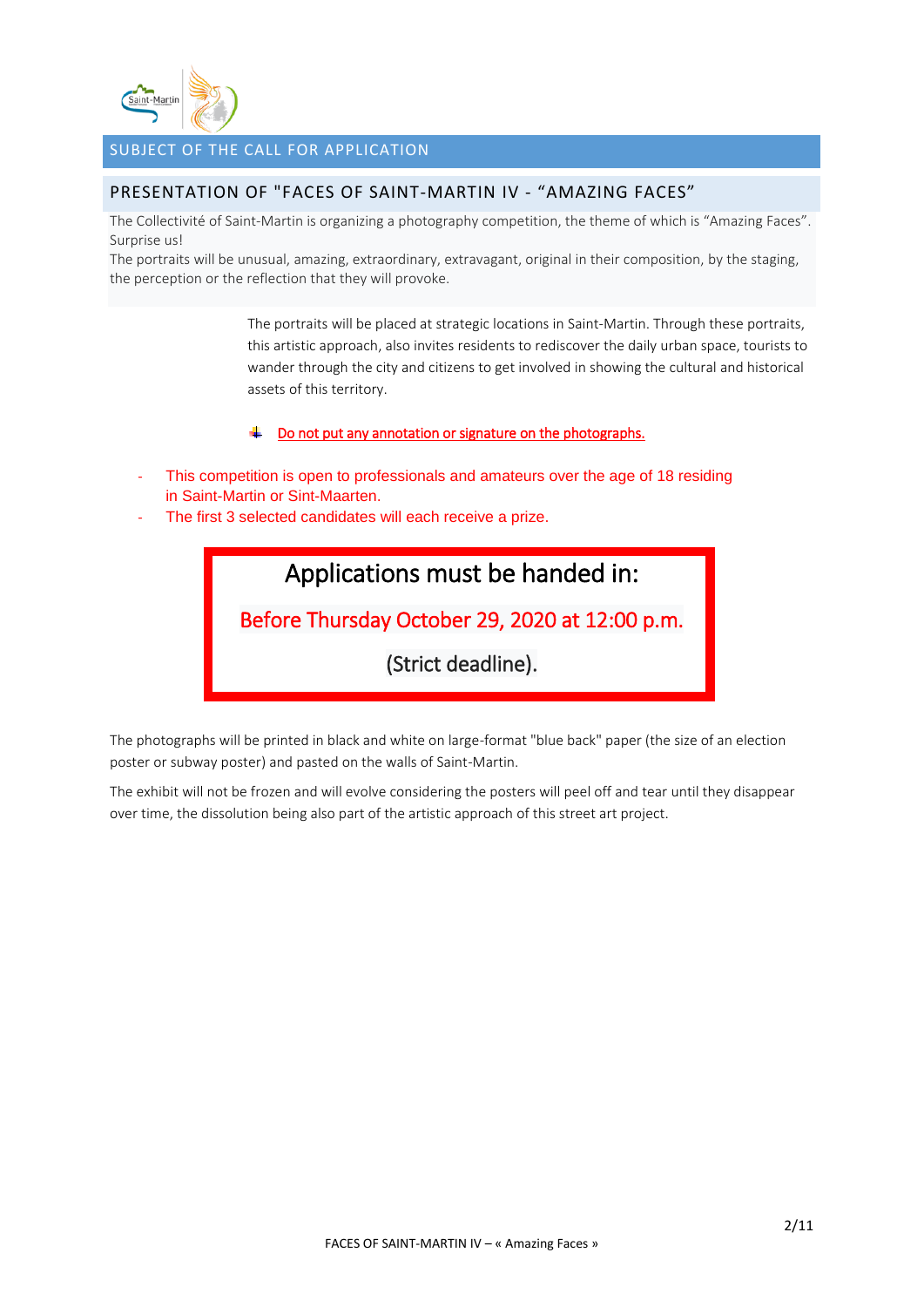

# <span id="page-3-0"></span>**ANNEXES**

<span id="page-3-2"></span><span id="page-3-1"></span>RULES

#### **ARTICLE 1: THEME OF THE PHOTOGRAPHY CONTEST**

- One person per photograph.
- The people photographed must be over 18 years of age.
- Do not put an annotation or signature on the photograph.

#### <span id="page-3-3"></span>**ARTICLE 2 : CONDITIONS**

- The competition is open to amateur or professional photographers over the age of 18, residing in Saint-Martin/Sint-Maarten.
- The organizers and members of the jury will not be able to apply.
- Candidates will be selected from their 10 photographs by the selection committee and their works will be displayed in the different districts.

#### <span id="page-3-4"></span>**ARTICLE 3 : LIST OF THE PIECES OF THE APPLICATION FILE**

- The 10 photographs will be handed in
	- o One USB stick with the photographer's name.
	- o An A3 Format paper print of each photograph, numbered from 1 to 10, with on the reverse, the surname, first name, address, email address, phone number of the photographer and names and surnames of the person represented.
	- o A precise list of the photographs presented: telephone number and name and surname of the person represented and the name of the district where the represented person resides.
	- o A text (maximum 1 page) explaining the artist's intentions, artistic approach and how he/she carried out this work.
- Acceptance of the regulation dated and signed preceded by the words "read and approved."
- The participation agreement duly filled out and signed. The application form duly completed, dated and signed preceded by the words "read and approved."
- For each photograph, a form regarding the transfer of the image right of the persons represented, duly filled out, dated and signed preceded by the words "read and approved".
- The transfer of copyright form duly completed, dated and signed preceded by the word "read and approved."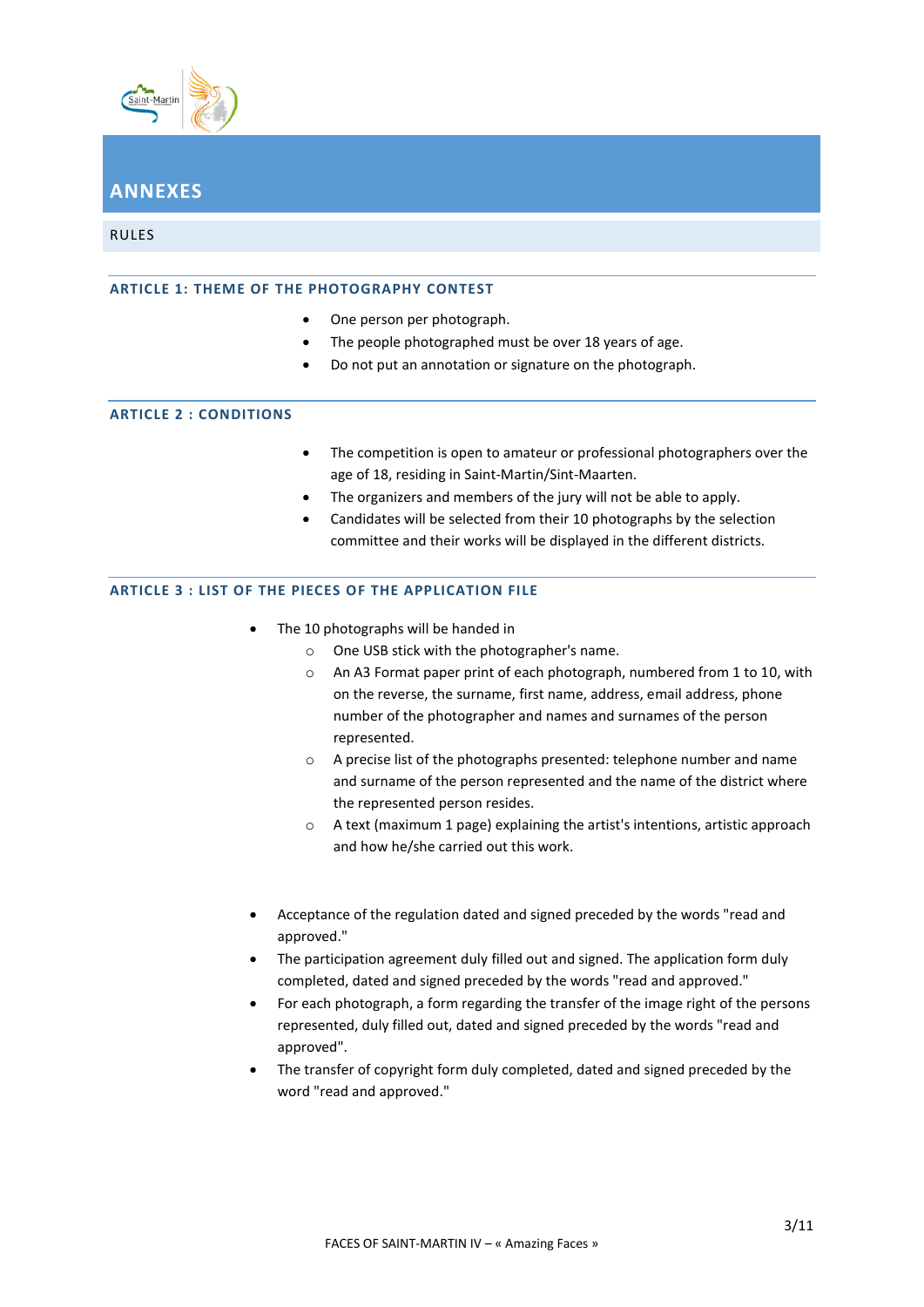

## **The USB keys can be collected by the winners from February 2021 at:** DIRECTION de L'ACTION CULTURELLE Ancienne école de bord de mer - Marigot 97150 SAINT-MARTIN

#### <span id="page-4-0"></span>**ARTICLE 4 : SENDING CONDITION AND HANDING IN OF PARTICIPATION FORMS**

#### **Transmission by mail or application handed in against receipt:**

Applications are placed in double sealed envelopes:

- On the outer envelope, one must state the address of the Collectivité of Saint-Martin (as shown hereafter).

- The inner envelope, which reads: Exhibition "FACES OF SAINT-MARTIN IV – Amazing Faces", contains the application file.

No nominal information must be stated on the envelopes.

Applications will be submitted against receipts or forwarded by courier services (Chronopost, FedEx or other) or sent by registered letter with notice of postal receipt to:

> **Mr. le President Collectivité de SAINT MARTIN Service achats et marchés publics 10 Rue Félix Eboué - Marigot 97150 ST. MARTIN**

before the day and time stated on the first page of the regulations of this call for applications for the exhibition "Faces of St. Martin IV – "Amazing Faces".

Files that would be submitted, or whose notice of receipt would be issued, after the deadline and time set on the first page, as well as those submitted in unsealed envelopes, will not be retained; they will be returned to their authors.

#### <span id="page-4-1"></span>**ARTICLE 5 : MODALITIES**

- Each participant will have to constitute an application file and sign the documents that make up the application.
- Number of photographs per candidate: **10.**
- The 10 photographs will be in black and white.
- Format (minimum) of digital photographs: Approximately 50 cm x 30 cm (portrait or landscape format), resolution: 300 DPI
- Winners will have their photographs printed on blue back paper in large-format election posters size with their names mentioned at the bottom of the poster.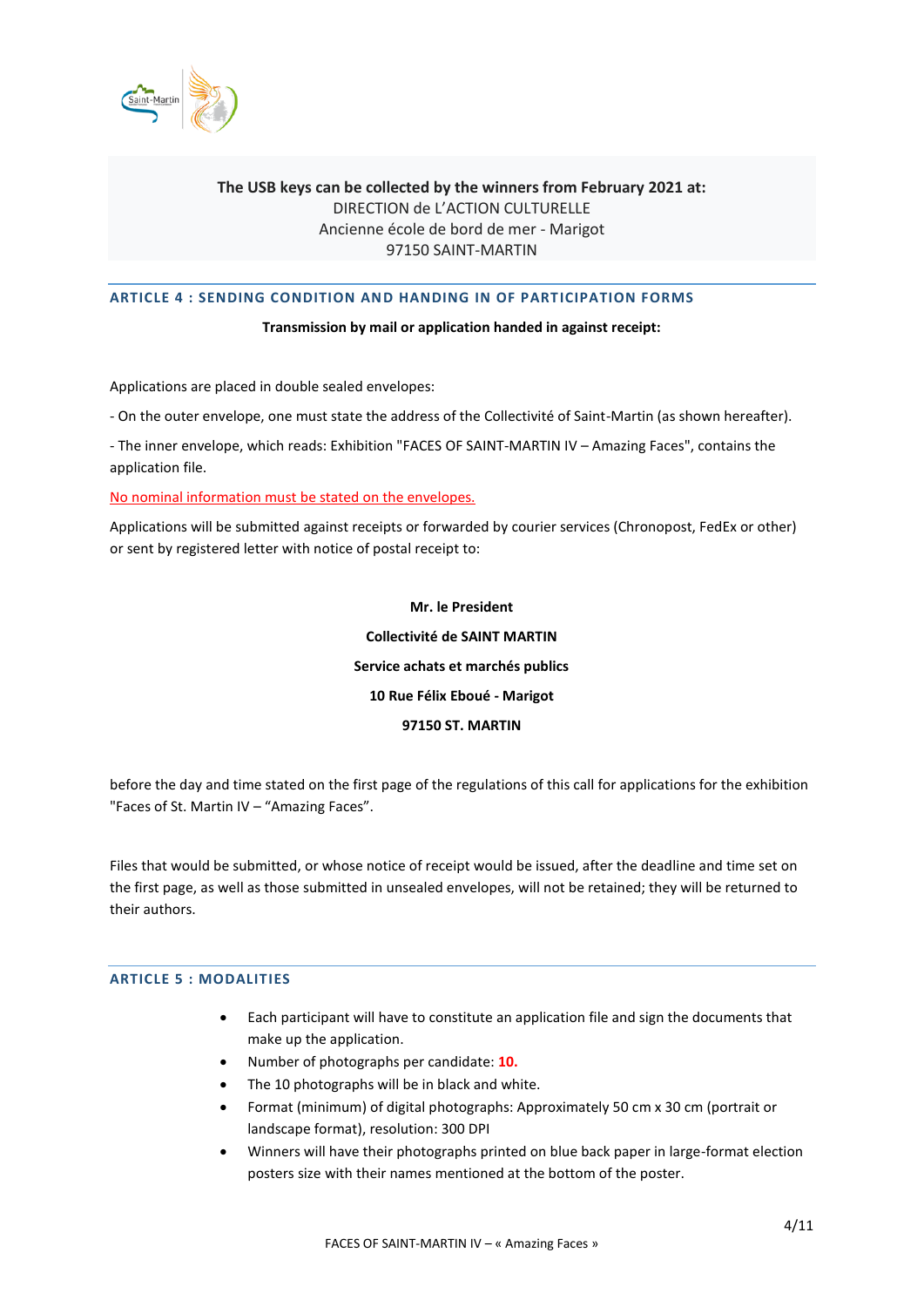

- The photographs will be selected by the selection committee on their artistic and technical qualities, in respect of the theme.
- The winners commit to participate in a conference where they will present their work and artistic approach. They authorize the communication department of the Collectivité to take photographs of them standing in front of their posted works.

#### <span id="page-5-0"></span>**ARTICLE 6 : EXCLUSIONS**

- The persons in charge of the contest will delete any pornographic, racist, discriminating photos or any photo of any other nature repressed by the laws in force.
- The participant cannot contest the organizers' decision.

#### <span id="page-5-1"></span>**ARTICLE 7 : WINNERS SELECTION MODALITES**

• The selection committee will review the photographs and select the winners.

#### <span id="page-5-2"></span>**ARTICLE 8 : SELECTION CRITERIA**

- o Compliance with the theme,
- o Staging of the image,
- o Visual force,
- o Originality of framing,
- o Rendering quality.

#### <span id="page-5-3"></span>**ARTICLE 9 : IMAGE RIGHTS**

- The authors of the photographs "Faces of St. Martin IV Amazing Faces" are solely responsible for all rights relating to the images they present.
- They agree to have the photographed persons fill out the following attached authorization (Image rights on page 8).

#### <span id="page-5-4"></span>**ARTICLE 10 : PHOTOGRAPHY UTILISATION**

#### **The Collectivité of Saint-Martin can use the photos selected for the communication campaign:**

- Print media, internet.
- Local and regional television channels: (RFO, TV from the North Islands).
- Local press.
- Online: Community newsletter, local press, social networks, Community and Tourist Office website.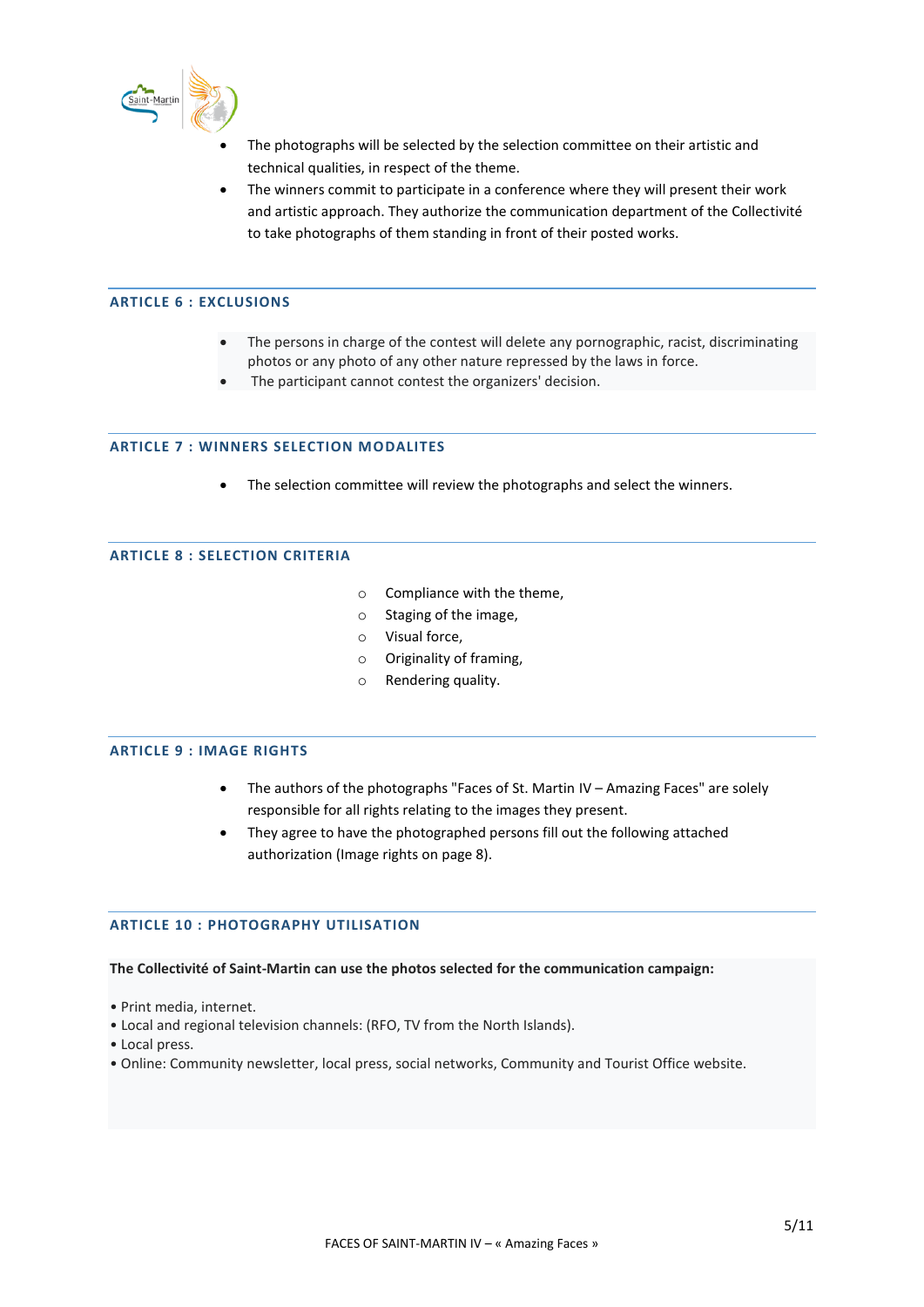

#### <span id="page-6-0"></span>**ARTICLE 11 : AUTHORISATIONS**

- The participant authorizes the Collectivité of Saint-Martin, free of charge, to publish his first and last name, reproduce and exploit his image in the context of communication related to the exhibition, on all media, and in particular on the various websites of the Collectivité and The Tourist Bureau.
- The participant grants the Collectivité of Saint-Martin, free of charge, the right to reproduce and represent the photographs on all media and around the world.
- The participant guarantees the Collectivité of Saint-Martin against the consequences of any action brought against it because of the above operations.

#### <span id="page-6-1"></span>**ARTICLE 12 : CHANGE/CANCELLATION**

• The Collectivité of Saint-Martin reserves the right to shorten, extend, modify, defer or cancel the exhibition "Faces of Saint-Martin IV – Amazing Faces" at any time, without consideration, nor compensation to the winners and/or models.

#### <span id="page-6-2"></span>**ARTICLE 13 : ADDITIONAL INFORMATION**

**Candidates will be able to request additional information from:** 

DIRECTION DE L'ACTION CULTURELLE

Carole TONDU

Pôle Développement Humain

Ancienne école de Bord de mer, Marigot 97150 Saint Martin

Phone. : 0590 29 59 11

Done on........................................... in..............................................................................

Candidate's signature: (Read and approved)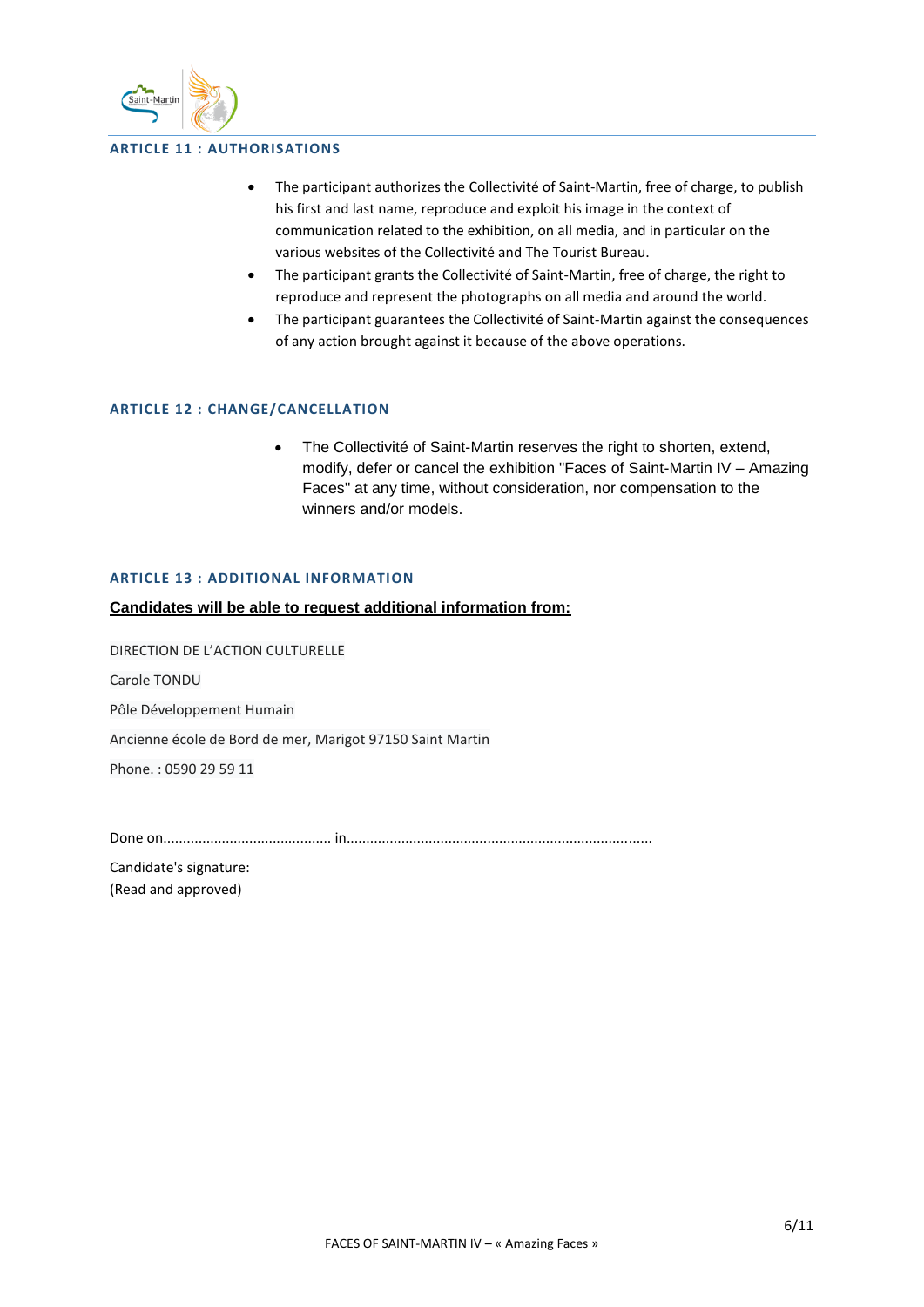

<span id="page-7-0"></span>APPLICATION FORM "FACES OF SAINT-MARTIN IV – AMAZING FACES"

To be inserted into the envelope with the USB stick, paper prints and permissions from persons photographed.

(To apply for the exhibition "Faces of St. Martin IV – Amazing Faces" implies acceptance of the regulation in its entirety)

Email: ……………………………………………………. Telephone:......................................

I ,............................................................................................... declare that I am the author of the photographs I present at the " Faces of St. Martin IV – Amazing Faces " contest and acknowledge that I have read the rules and accept them without reservation.

I acknowledge that I fully enjoy my civic rights and I cannot claim any remuneration to participate, exhibit and/or compensate, reproduce the persons represented.

Done on........................................... in:............................................................................

Candidate's signature:

(Read and approved)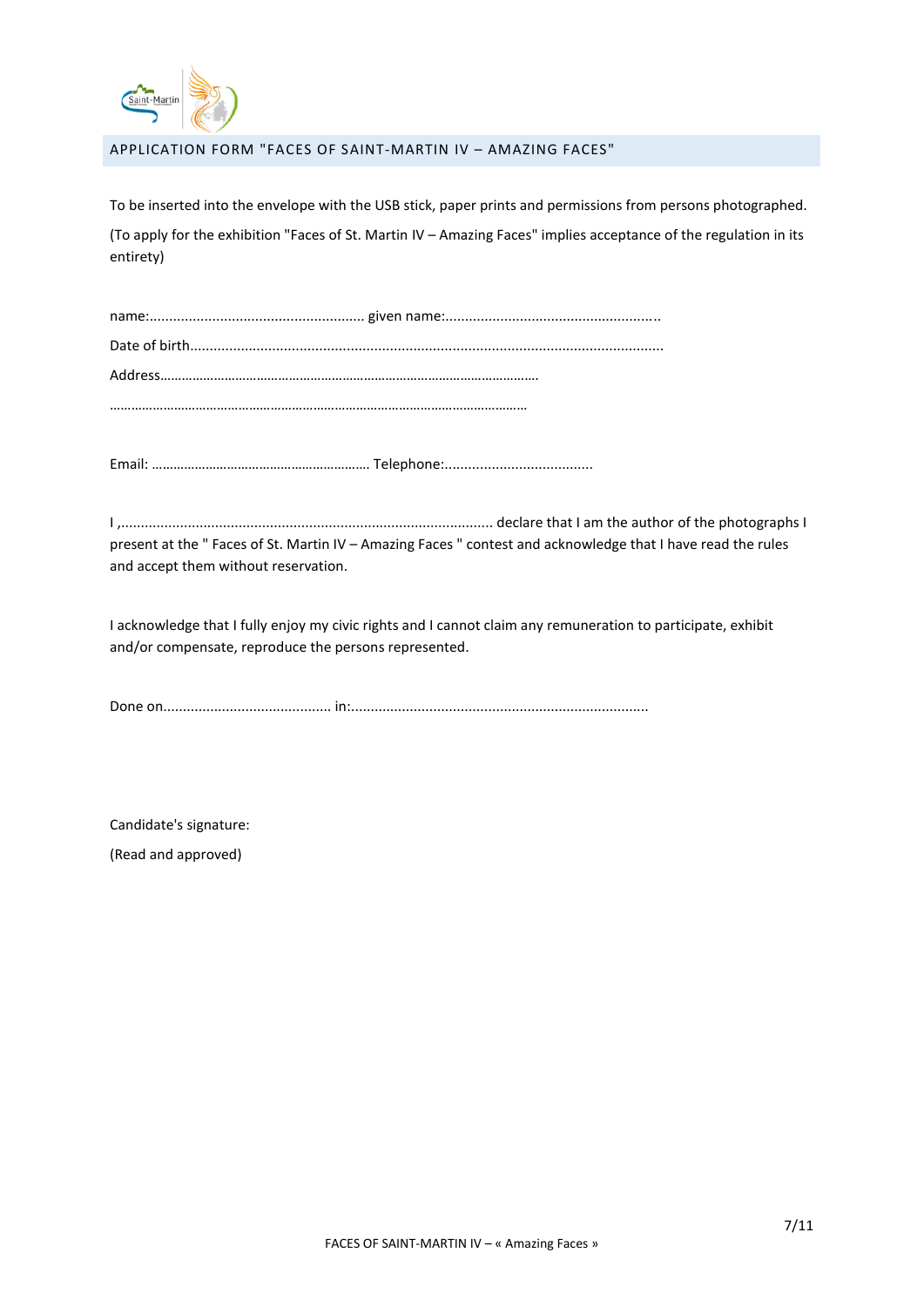

#### <span id="page-8-0"></span>IMAGE RIGHTS

Must be attached to each photograph regarding each person on the image.

|--|--|--|

Date of birth........................................................................................................................

Address:..............................................................................................................................

.............................................................................................................................................

Hereby accepts that the photograph in which I appear can be used in the "Faces of Saint-Martin IV – Amazing Faces" contest and for the communication campaign (written press, television, radio, website).

As a result, and in accordance with the image rights and right to a name law provisions, I authorize the Collectivité of Saint- Martin to use the photograph depicting me for the exhibition "Faces of St. Martin IV – Amazing Faces" and for its communication campaign, with no financial compensation.

This, depriving me of all rights and recourse against the photographer and the Collectivité of Saint-Martin.

Mr. or Mrs : .........................................................................................................................

Done on: ........................................... in : ...........................................................................

Model's signature:

(Read and approved)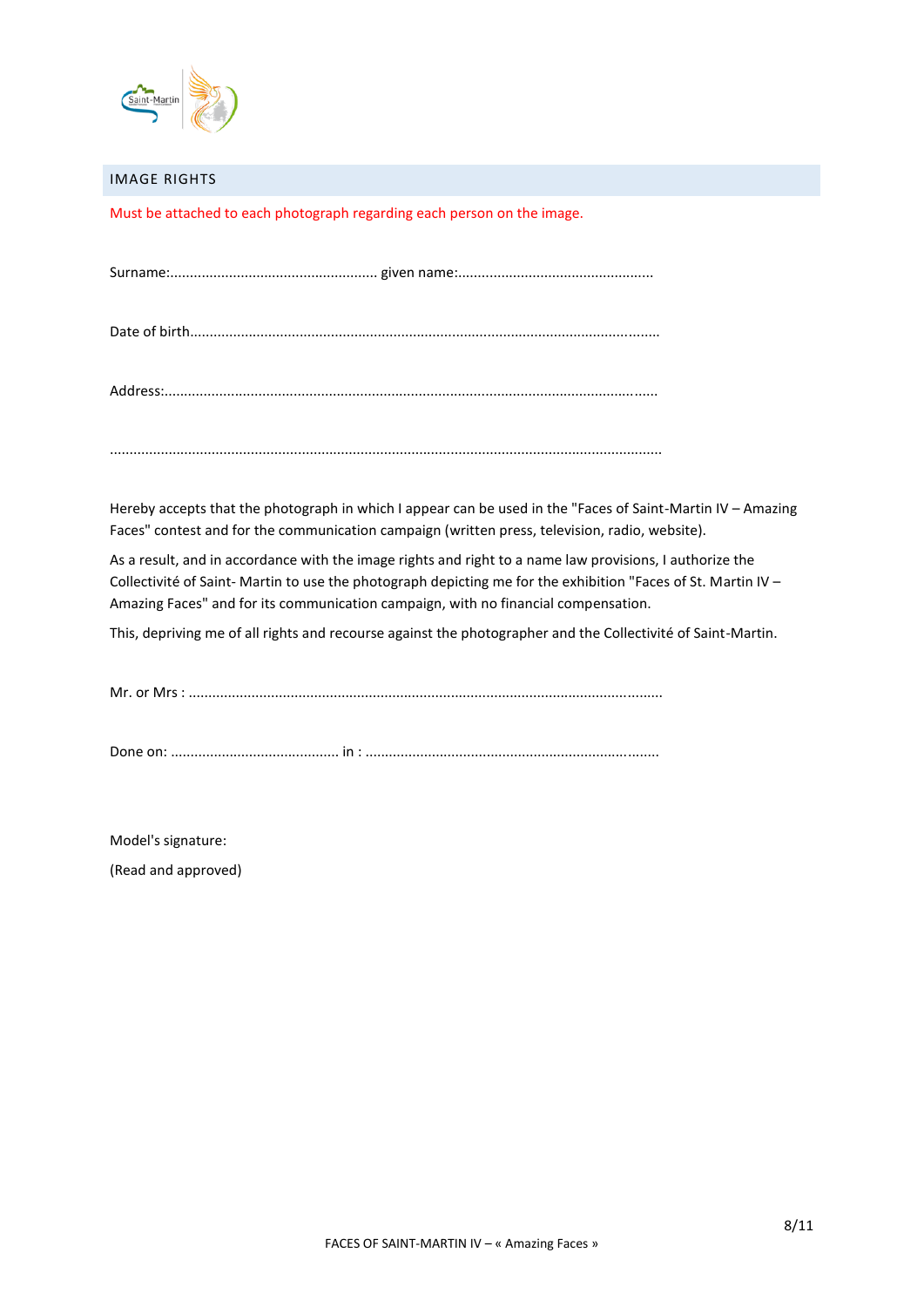

## <span id="page-9-0"></span>PARTICIPATION CONTRACT AND SPECIAL CLAUSE

| Apply for the " Faces of St. Martin IV - Amazing Faces " contest for my photographs:                                                                                                             |
|--------------------------------------------------------------------------------------------------------------------------------------------------------------------------------------------------|
|                                                                                                                                                                                                  |
|                                                                                                                                                                                                  |
|                                                                                                                                                                                                  |
|                                                                                                                                                                                                  |
|                                                                                                                                                                                                  |
|                                                                                                                                                                                                  |
|                                                                                                                                                                                                  |
|                                                                                                                                                                                                  |
|                                                                                                                                                                                                  |
|                                                                                                                                                                                                  |
| I acknowledge that I have read the rules of this competition.                                                                                                                                    |
| If I am selected by the jury, I commit to mention, in all publications of my photographs, the contest "Faces of<br>St. Martin IV - Amazing Faces" organized by the Collectivité of Saint-Martin. |
| Candidate's signature:                                                                                                                                                                           |
| (Read and approved)                                                                                                                                                                              |
|                                                                                                                                                                                                  |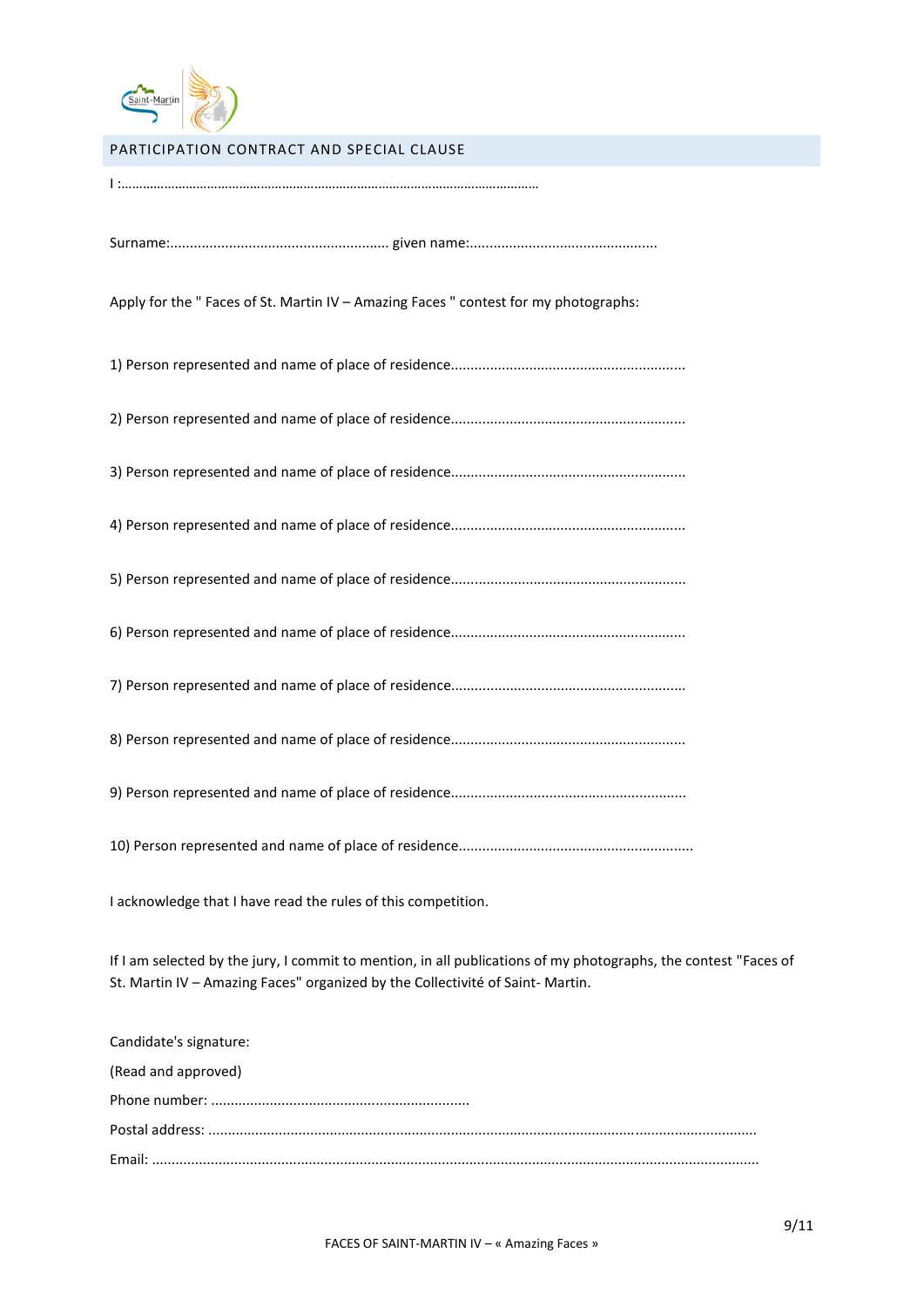

# COLLECTIVITE OF SAINT-MARTIN

<span id="page-10-0"></span>

| COPYRIGHT TRANSFER AGREEMENT      |
|-----------------------------------|
| Agreement between                 |
| The Collectivité of Saint-Martin  |
| Rue de l'Hôtel de la Collectivité |
| 97150 Saint-Martin                |
| And                               |
|                                   |
|                                   |
|                                   |

#### <span id="page-10-1"></span>ARTICLE 1 OBJECT OF THE CONTRACT

This contract organizes the copyrights transfer belonging to the author regarding men and women photographed in black and white (theme: "Faces of St. Martin IV – Amazing Faces").

The photographs will be printed in large formats.

<span id="page-10-2"></span>The photographs can also be used for publications and upcoming events of the Collectivité of Saint-Martin.

#### ARTICLE 2\_ TRANSFER OF COPYRIGHT

The author cedes to the Collectivité of Saint-Martin, for the whole world, the rights of reproduction and representation, including adaptation of his/her work for any purpose.

The transfer takes place, exclusively, for the duration of the author's rights as defined by French law.

The rights transferred include:

**- regarding the right of representation**: the right to represent all or part of the work, through any process of communication to the public and in particular by dissemination in public space, on websites, in its publications, on postcards, greeting cards or flyers, or as part of an exhibition.

**- regarding the right to adapt**: the right to adapt the author's creation in order to integrate it into the sites or in its publications or as part of an exhibition;

**- regarding the right of reproduction**: the right to reproduce all or part of the work on any medium, such as paper, poster, brochure, postcard, greeting card, flyers, publications, digital medium.

#### <span id="page-10-3"></span>ARTICLE 3\_GARANTIES

The author states that he/she owns all the rights to his/her photographs. He/she guarantees the Collectivité of Saint- Martin the full, peaceful and free enjoyment of the rights ceded against all disturbances, claims and evictions. In particular, he/she states that his/her photographs are original and have not been borrowed thereby engaging the responsibility of the Collectivité of Saint-martin.

The Collectivité of Saint-Martin guarantees the author the full respect of his/her moral right. It commits to have the author's name readable on large-format prints of the photographs.